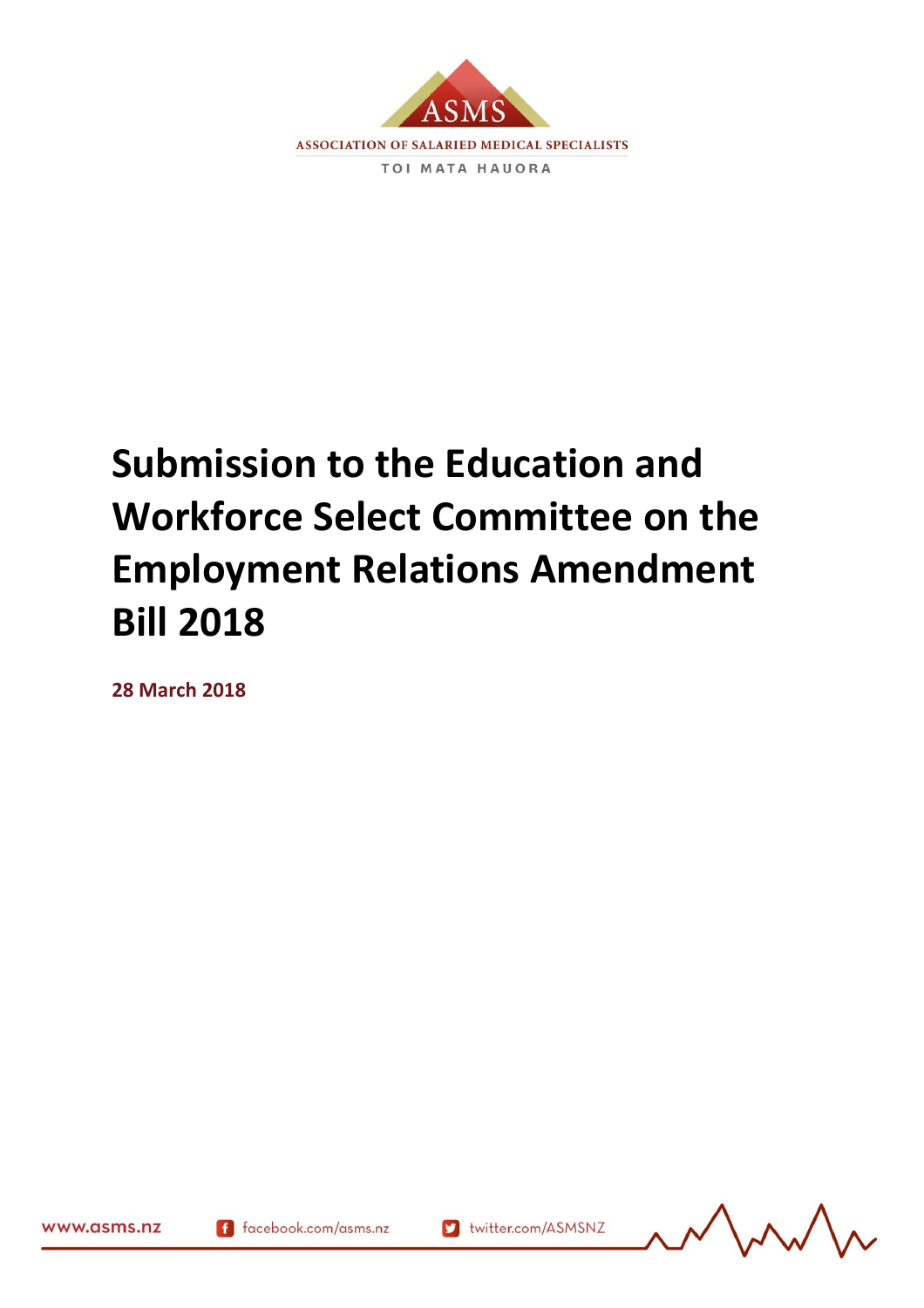# **1. Background**

- 1.1. The Association of Salaried Medical Specialists (ASMS) is a union and professional association of salaried senior doctors and dentists employed throughout New Zealand. We were formed in April 1989 to advocate and promote the common industrial and professional interests of our members and we now represent nearly 4800 members. These are mostly employed by District Health Boards (DHBs) as medical and dental specialists, including physicians, surgeons, anaesthetists, psychiatrists, oncologists, radiologists, pathologists and paediatricians. About 90% of all senior doctors and dentists employed in public hospitals in New Zealand who are eligible to join the Association are in fact members of the Association.
- 1.2. Although most members work in secondary and tertiary care (either as specialists or as nonvocationally registered doctors or dentists) in the public sector, a small but significant number work in primary care and outside DHBs. These may be employed by the New Zealand Family Planning Association, ACC, hospices, community trusts, Iwi health authorities, General Practice, union health centres or the New Zealand Blood Service.
- 1.3. The Association promotes the effective and efficient delivery of better health care for all New Zealanders and recognition of the important role our members play in that delivery due to their professional skill and training. We are committed to the establishment and maintenance of a high quality, professionally-led public health system throughout New Zealand.
- 1.4. The Association has negotiated three national multi-employer collective agreements: the first, with 20 district health boards, covers over 4500 senior doctors and dentists; the second, with 14 hospices, covers 53 members, and the third covers GPs across four Wellington union health centres. In addition, the Association negotiates 16 collective agreements that cover between 2 and 33 doctors in small medical practices around the country. These include a number of collective agreements for salaried general practitioners. We also have a small number of members who are not covered by a collective agreement and are employed on individual employment agreements. The Association is familiar with, and has experience of, the operation of the Employment Relations Act in a wide range of workplaces, including large unionised workplaces and smaller workplaces where our members are employed under small collective agreements or individual agreements.
- 1.5. The Association is an affiliate of the New Zealand Council of Trade Unions, and supports the more detailed submission on the Bill made by the CTU. The Association's submission does not address all the changes proposed under the Bill but concentrates on particular issues likely to affect our members and consequently on New Zealand's health system, which is already dealing with a medical workforce crisis.
- 1.6. The Association supports the general intention to restore key minimum standards and protections for employees and to promote and strengthen collective bargaining and trade union rights in the workplace. Improved wages and employment conditions have been associated with improvements in the social determinants of health such as housing, poverty (including child poverty), hospital admissions, etc.
- 1.7. The Association wishes to appear before the Education and Workforce Select Committee to speak to this submission.
- 1.8. The submission that follows is on a clause by clause basis.

# **2. Recognition and operation of unions**

**2.1. Clause 4 – Union Delegates entitled to paid time to represent employees - Insert New Section 18A**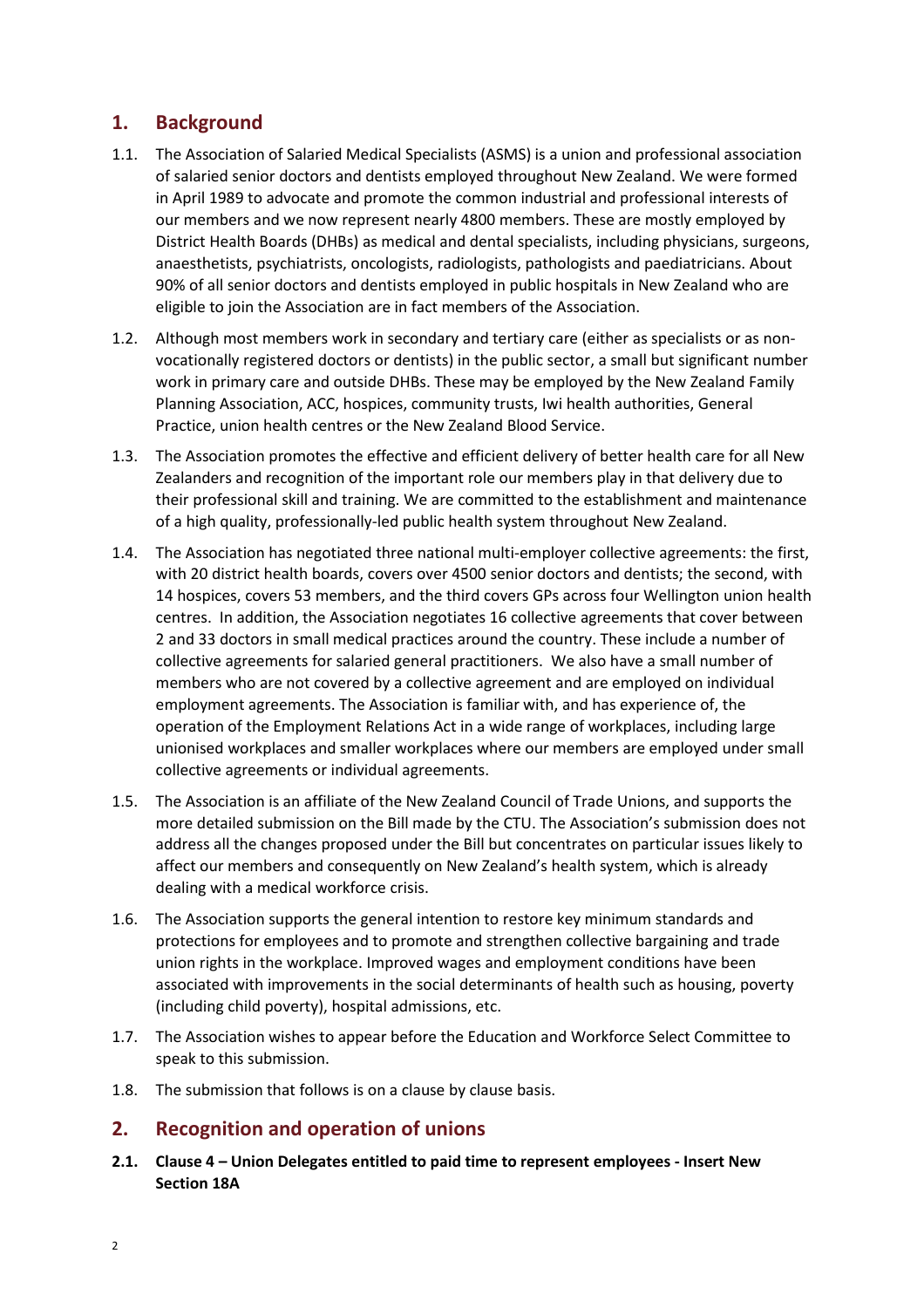2.2. Union delegates are central to the good faith relationship between employers and employees at the workplace. Having reasonable time available to support members strengthens workplace relationships and prevents the escalation of problems. In many workplaces, including DHBs, union representatives and/or delegates already have time for union business formally through their employment agreements or informally through other arrangements. However, most workplaces do not have this, and the Association considers the new proposal will benefit employers and employees in good faith relationships. We are concerned that there may be issues with some employers about defining what constitutes 'reasonable time'. The CTU has commented on this issue in its separate submission, and the Association agrees with the concerns raised. We accept that the time provided should be such that it does not disrupt the employer's business or the delegates' performance otherwise.

## • **The Association supports this amendment**

- 2.3. Clauses 5, 6, 7 and 8 Access to workplaces- Repeal section 20A and amend section 21 and **25**
- 2.4. The 2011 introduction of constraints with regard to a representative of the union accessing the workplace was unnecessary and, in many cases, was ignored. However, where an employer used section 20A, it is the Association's view that this was done to constrain industrial democracy and to weaken workers' rights. Consequently, we support repeal of 20A as well as the amendments to section 21 and 25. These changes are necessary to restore balance in the relationship between employers, workers and their unions.
	- **The Association supports this amendment**

# **3. Collective bargaining**

- **3.1. Clauses 9, 11, 14 and 15 inclusive – Duty of good faith requires bargaining to be concluded**
- 3.2. The Association has experience of negotiating smaller collective agreements with a variety of small employers, some of whom have major constraints on their income and/or funding. Due to the status of our members within such organisations we have seldom had issues of breaches of good faith or with a refusal to conclude bargaining but it has happened. The current Act, through the changes made by the previous Government, allows for, if not encourages, employers to act badly. This is at odds with the Employment Relations Act otherwise being underpinned by the obligations of good faith.
- 3.3. Furthermore, the changes in 2015 created the perception that collective bargaining was not valued or was unimportant. This is contrary to research and common sense. Indeed, it is common for employers to be relieved at having conditions of employment that cover the group of workers in question and enhances workplace harmony.
- 3.4. We strongly support all of the changes to section 31, 32, and 33 that overturn these previous restraints on good faith bargaining and relationships overall. We note that the duty to conclude bargaining is fundamental to fair negotiations and places responsibilities on both parties to work hard towards this end. Section 33 will still allow for the failure to conclude bargaining for genuine reasons on reasonable grounds. We see this as only possibly occurring in extraordinary situations.
- 3.5. We have concerns however that it is not clear that the requirement to conclude bargaining does not specifically relate to the bargaining that was originally initiated for. By this we mean that where the inhiation of bargaining was for a MECA then the duty to conclude should also be for a MECA. We propose therefore that clause 9 and 11 should be enacted with suitable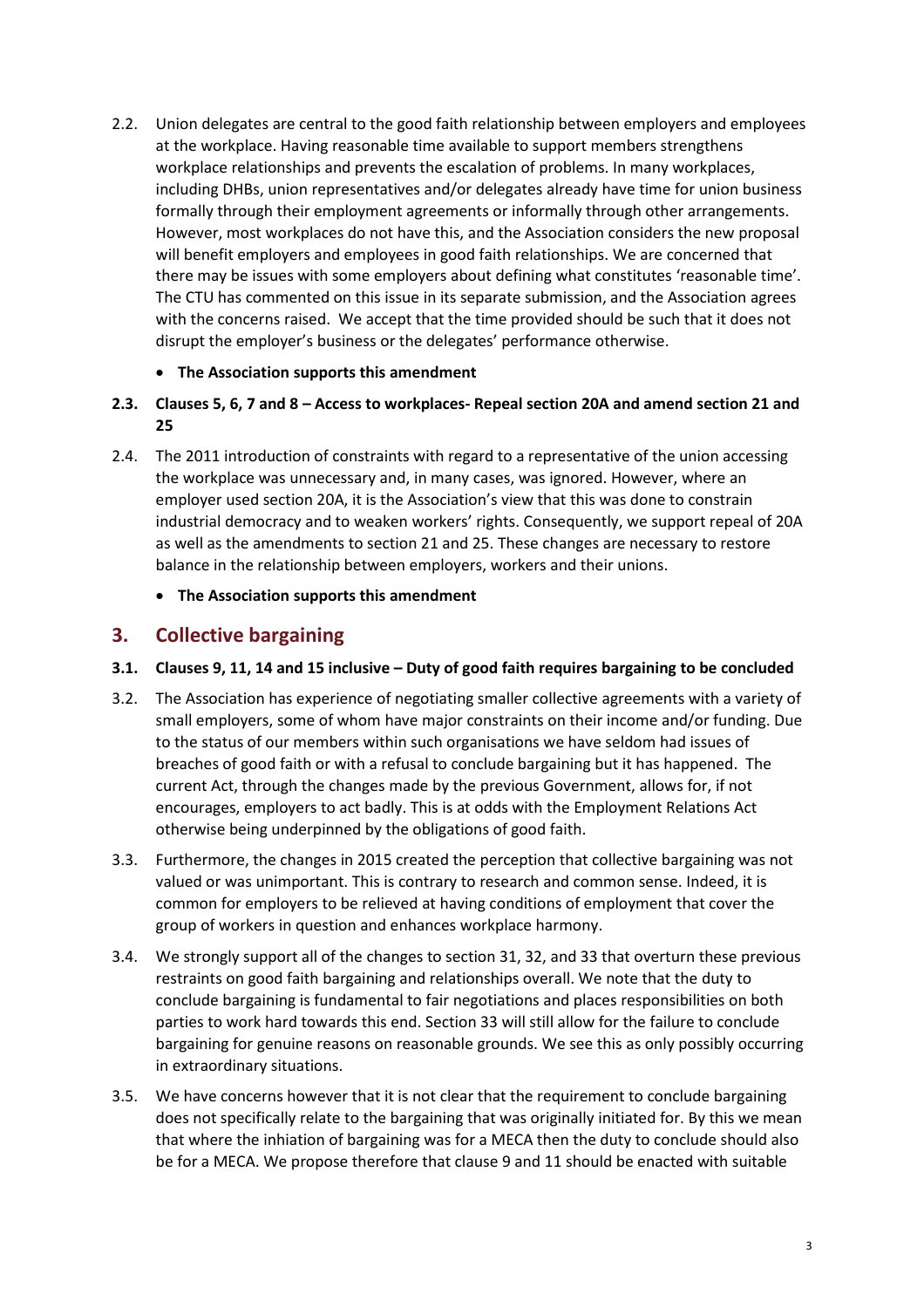amendments to ensure that the duty to conclude relates to the type of bargaining in the initiation letter.

## • **The Association supports this amendment with changes**

## **3.6. Clause 12– Amendments to Section 41 – Initiation of Bargaining**

3.7. Prior to the amendments of 2015 the Act had allowed for unions to initiate bargaining twenty days before the employers. This was particularly important to prevent the risks of cross initiation (initiation on the same day) where the union was initiating for a MECA and the employer might initiate for a SECA. Such cross initiation created disputes prior to bargaining getting underway and could create an avenue for employers to avoid or at the least postpone bargaining. The 2015 removal of early initiation for unions did not advantage unions but could advantage employers.

## • **The Association supports this amendment**

## **3.8. Clause 13 – Repeal Sections 44A to 44C – Opt-Out of Multi-Employer Bargaining**

3.9. These proposed changes remove the opportunity for employers to opt out of multi-employer bargaining at the point of initiation. This clearly worked against the philosophy of collective bargaining and allowed for bad faith and breached the ILO conventions C87 and C98. The removal of the opt out provisions goes hand in hand with the amendments at clause 12 (initiation of bargaining). Both amendments in 2015 were intended to advantage employers and neither supports good faith bargaining.

## • **The Association supports repeal**

## **3.10. Clause 16 – Amend Section 54 – Inclusion of Salary Rates**

3.11. The desire by some employers to have collective agreements with virtually no information in them is intended to disempower the agreement. ASMS has encountered this on occasion. The concept of an employment agreement without wage or salary rates belies the intent of such a document. Section 54(3)(A)(ii) that requires collective agreements to contain the rates of wages or salaries payable to employees is necessary, and ASMS would like to see mandatory inclusion for other basic conditions.

### • **The Association supports this amendment**

### **3.12. Clause 17 – Insert new 59AA – Information to new employees**

- 3.13. The Association supports the insertion of 59AA in principle because the provision of suitable information to employees is central to a good employer/employee good faith relationship. However, two issues concern us. Firstly, the new 59AA only applies to an existing collective agreement between the union and employer. Where a union is on a new site, and has no agreement in place at that point, this creates a 'roadblock'. We propose that 59AA should apply where the union is a party to, or has initiated bargaining for, a collective agreement.
- 3.14. Secondly, the Association notes there is no timeframe within which the employer must respond to a request. In a good faith relationship, an employer would be expected to respond as quickly as possible. A lack of clarity on this issue, however, may well result in compliance issues.

The Association submits, therefore, that a union can ask an employer to pass on information to new employees when the union is a party to a collective agreement with that employer, or has initiated bargaining with that employer, and that employer must respond in a timely manner, namely within one month.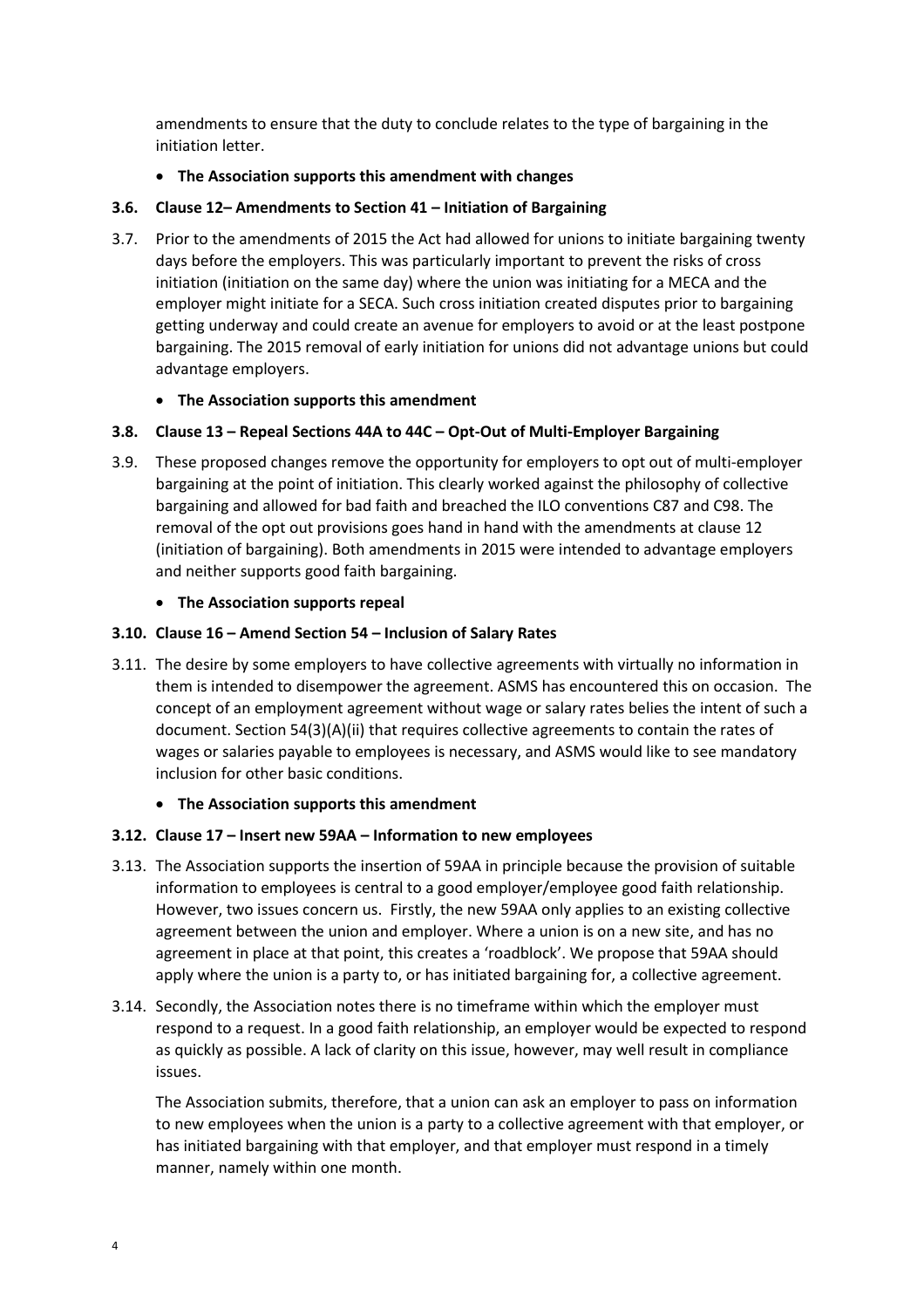## • **The Association supports this insertion but requires clarification**

## **4. Individual employees' terms and conditions of employment**

- **4.1. Clause 18 – Employers Obligations in Respect of New Employees**
- 4.2. Clause 18 replaces section 62 with new sections 62 to 63AA.
- 4.3. These changes restore what was previously known as the '30-day rule' and require the employer to pass on information about the collective agreement and union to the new employee.
- 4.4. These are logical and sensible changes, and the Association supports them.
- 4.5. Every employee has the right to join a union and the collective agreement but since the removal of the 30-day rule and with no obligation for the employer to advise the employee about their rights, we have seen employers (even at DHB level) providing confusing information that could be interpreted as intentionally disempowering the new employee.
- 4.6. The New Zealand public health system has a general shortage of senior doctors and currently recruits up to 50% of new doctors from overseas. Many of these new arrivals have little or no understanding of unions or of their employment rights, and the Association has dealt with a number of senior doctors who have missed out on some employment conditions as a result. This has had a negative impact, with some senior doctors recruited to New Zealand subsequently feeling they have been misled, and/or choosing to leave the country. For some specialists, union membership in their home countries is a dangerous activity. The Association's advice and support to these new doctors benefits them, their employers and the broader public health system. Our involvement has avoided many potential difficulties between prospective employees and DHBs, but many new doctors are not aware this free service is available to them. The inclusion of section 63 will ensure these doctors are provided with information to give them a better start in their new roles in New Zealand.
- 4.7. The new section 63AA will allow the Association to identify and contact all new senior doctors being employed in DHBs across New Zealand and at the other 16 workplaces where we have collective agreements. As a result, the Association will be able to ensure they have been suitably welcomed into the New Zealand health workforce and have been employed on the correct terms and conditions of employment.
- 4.8. This increases the likelihood that these new doctors stay in New Zealand and make a longterm contribution to the health system. The Association strongly supports the changes to section 62 overall.
- 4.9. There is one point of clarification needed. The proposed S62(4) notes that *"However, the new employee's terms and conditions of employment do not include any bargaining fee paid under part 6B"*
- 4.10. The Association has an agreed bargaining fee arrangement in the ASMS-DHB MECA. We assume that the new 62(4) only applies to the first 30 days employment but this needs to be clear; as currently written, this is not the case.
	- **The ASMS supports this amendment (given that it must be clear that s62(4) only applies to the first 30 days of employment).**

## **4.11. Clauses 21 – 23 inclusive - Amendments to Part 8 strikes and lockouts**

4.12. The repeal of sections 80(bb), 95A to 95H, 100(1)(c) and 2(c) and 100(4) and 100(5) removes one of the most punitive areas of the Employment Relations Act and is strongly supported.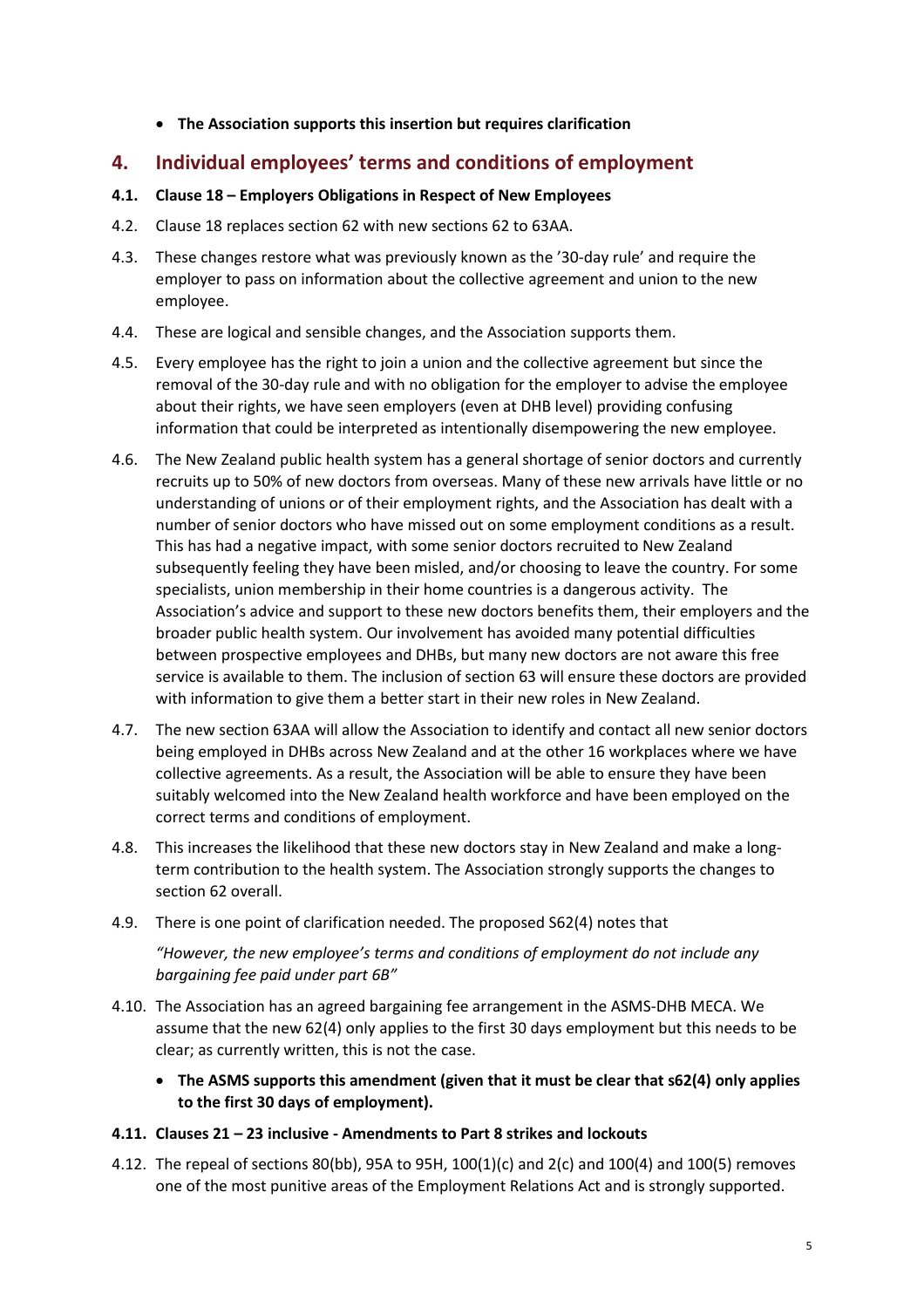4.13. Senior doctors have historically been very reluctant to take any form of industrial action, regarding it as a last resort in collective agreement negotiations. If they do contemplate such action, they always seek to minimise the impact on their patients. The introduction of the concept of 'partial strikes' and proportionate pay deductions in the Employment Relations Amendment Act 2014 allowed employers to make a specified pay deduction for any form of action "whether or not the act involves any reduction in the employee's normal duties, normal performance of work, normal output, or normal rate of work". This was viewed by many as draconian and resulted in pay deductions for employees who wore tee shirts or badges at work, instead of than their usual uniforms. The repeal of these sections will allow members to take the least action possible, to the good of their patients, without facing pay deductions as a result.

## • **The Association supports this amendment**

### **4.14. Clauses 24 to 27 inclusive – Personal Grievances, Disputes and Enforcement**

- 4.15. There is no place within a good faith relationship for discrimination against any employee for any reason.
- 4.16. The Association views the proposed changes in wording from "or involvement in the activities of a union" to "or the employee's union membership status or involvement in union activities" as logical and necessary. The current wording only protects employees "engaged in union activities" from discrimination, meaning that union members who are members but 'not actively engaged' have no protection. There have been many examples across numerous industries where a union is trying to establish membership on a new site and/or are looking to establish a collective agreement where 'ordinary' union members are discriminated against. The proposed changes protect all union members, and indeed those intending to join who have not yet done so. The second major change is increasing protection against discrimination to those who have been union members actively or otherwise within the last 18 months rather than only 12 months. This, too, makes discrimination less likely and is strongly supported by the Association for all employees.

### • **The Association supports this amendment**

### **4.17. Clause 29 –90 Day Trial Period**

- 4.18. The '90 Day Trial Period' has been one of the most debated and significant previous changes to the ERA. The amendment to Section 67A (When employment agreement may contain provision for trial period for 90 days or less) is strongly supported by the Association but we submit that the amendment does not go far enough.
- 4.19. We note that the Labour Party policy manifesto added further protections, but these were removed at the insistence of New Zealand First. The Association strongly recommends removing the right of any employer to 'fire on a whim', regardless of the size of workforce, in the interests of fairness and maintaining balance within any form of good faith relationship.
- 4.20. We acknowledge that the proposed amendments, should they not be enhanced, limit use of the 'fire at whim' provisions to employers with fewer than 20 employees at the time the employment agreement is entered into, meaning that no DHBs are eligible. But, for most non-DHB members, the proposed amendments could apply.
- 4.21. For some years, and for the foreseeable future, New Zealand has had and will continue to have a serious shortage of senior doctors in its workforce and a corresponding recruitment and retention problem. Remuneration rates for medical specialists employed in New Zealand are already significantly lower than those offered in other countries, particularly Australia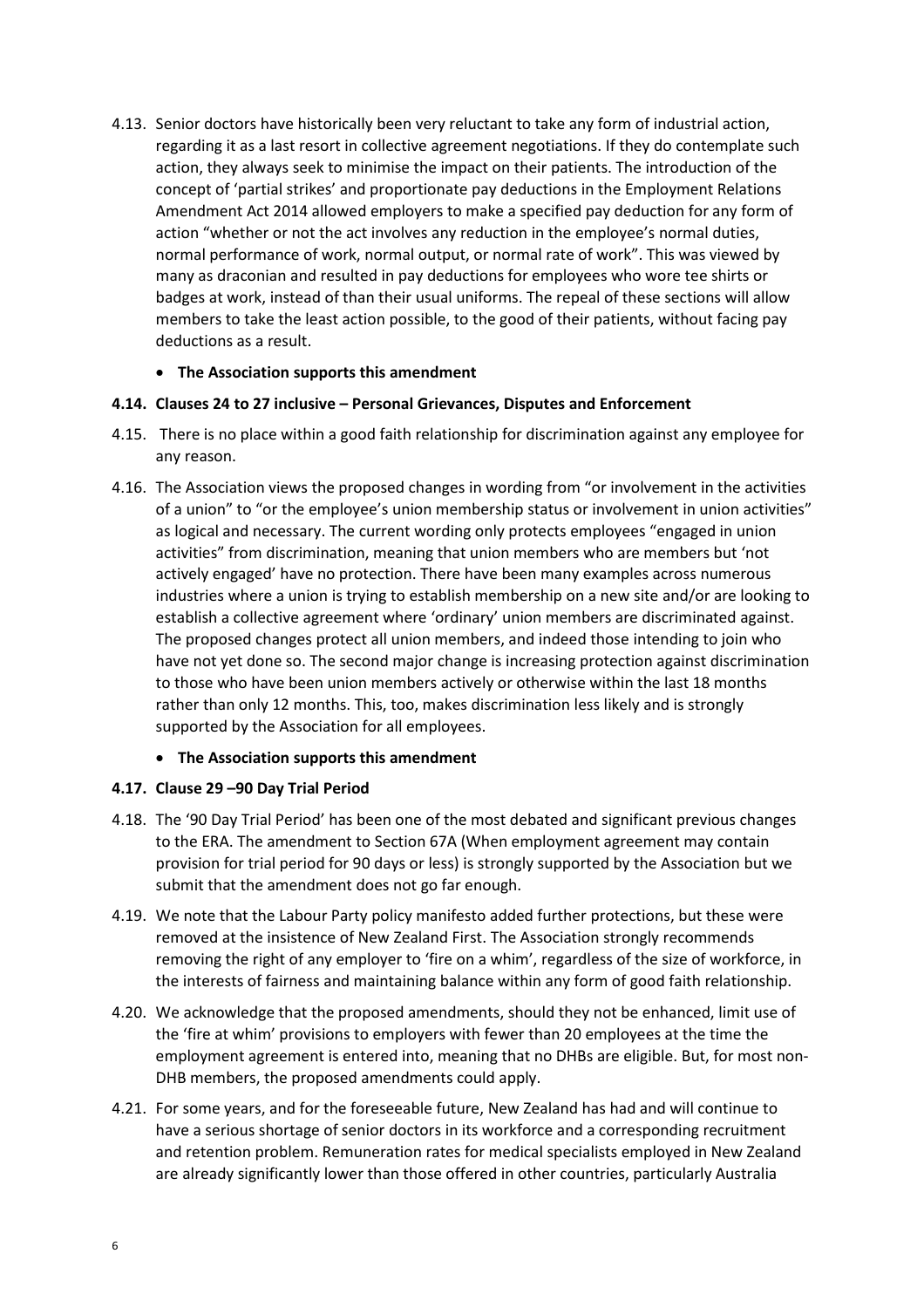where the rates are between 35% and 45% higher than here. This discrepancy in remuneration is a major contributor to the recruitment and retention problems faced by this country's senior medical workforce.

- 4.22. We already have the second highest proportion of international medical graduates (IMGs) of any OECD country (behind Israel). At least 43% of senior doctors practising in New Zealand gained their initial medical qualification overseas and, as noted above, the rate of new IMG recruits is higher still. For some time now we have relied on the availability and willingness of IMGs to seek and accept appointments in New Zealand. Up to two=thirds of the senior doctor's workforce in some provincial DHBs are IMGs. Anything that threatens the flow of IMGs should be avoided if New Zealand is to have any realistic prospect of filling the current and future medical and dental vacancies in our health service.
- 4.23. Should non-DHB employers seek to include a 90-day trial period in their offers of employment to new senior medical and dental officers, it will almost certainly create a further and significant disincentive for IMGs looking at working in New Zealand. The Association will be obliged to actively advise IMGs and new appointees of the serious risk they face from such a trial period, and discourage them from accepting appointment in New Zealand.
- 4.24. The Association also notes that the problem of any 'fire at whim' legislation affects our members even when not applying directly to them. Workers who suffer loss of employment through this legislation (noting that approximately 30% of the workforce could be affected) are affected well beyond just losing their job. The mental health of workers unfairly or unjustly dismissed suffers, and the effects of the subsequent lack of employment contributes to broader issues including poverty within society. Our members, especially in emergency departments and GP practices, must face the realities of vulnerable people who lose not just their jobs but also their health. The Association strongly urges the Select Committee to go further than the current amendment through deleting section 67A and 67B in toto.
	- **The Association supports the amendment to 67A but encourages deletion of 67A and 67B in toto**

### **4.25. Clauses 30 – 34 inclusive - Continuity of Employment given Restructuring**

- 4.26. The Association supports all proposed amendments to Part 6A, section 69 in overturning the damaging changes brought about by the previous Government in 2014.
- 4.27. Although uncommon for senior doctors or dentists, we have had situations where a section of a DHB has been privatised or where non-DHB practices have changed ownership. Several DHBs over the years have privatised laboratory or radiology services to some extent, and these have brought about, in most cases, a transfer of undertakings. These situations cause difficulty for our members but also other employees working elsewhere in the hospitals. The changes proposed will help to reduce 'the race to the bottom' for the pay and conditions of those workers.

### • **The Association supports this amendment**

- 4.28. Clauses 35 37 inclusive Rest breaks and meal breaks
- 4.29. As senior medical specialists, our members are well aware of the need for employees to have suitable rest breaks and meal breaks during their period of work. Long periods without an opportunity for rest or sustenance can lead to fatigue and increase the likelihood of mistakes. The health of an employee denied such breaks can suffer or be made worse. Additionally,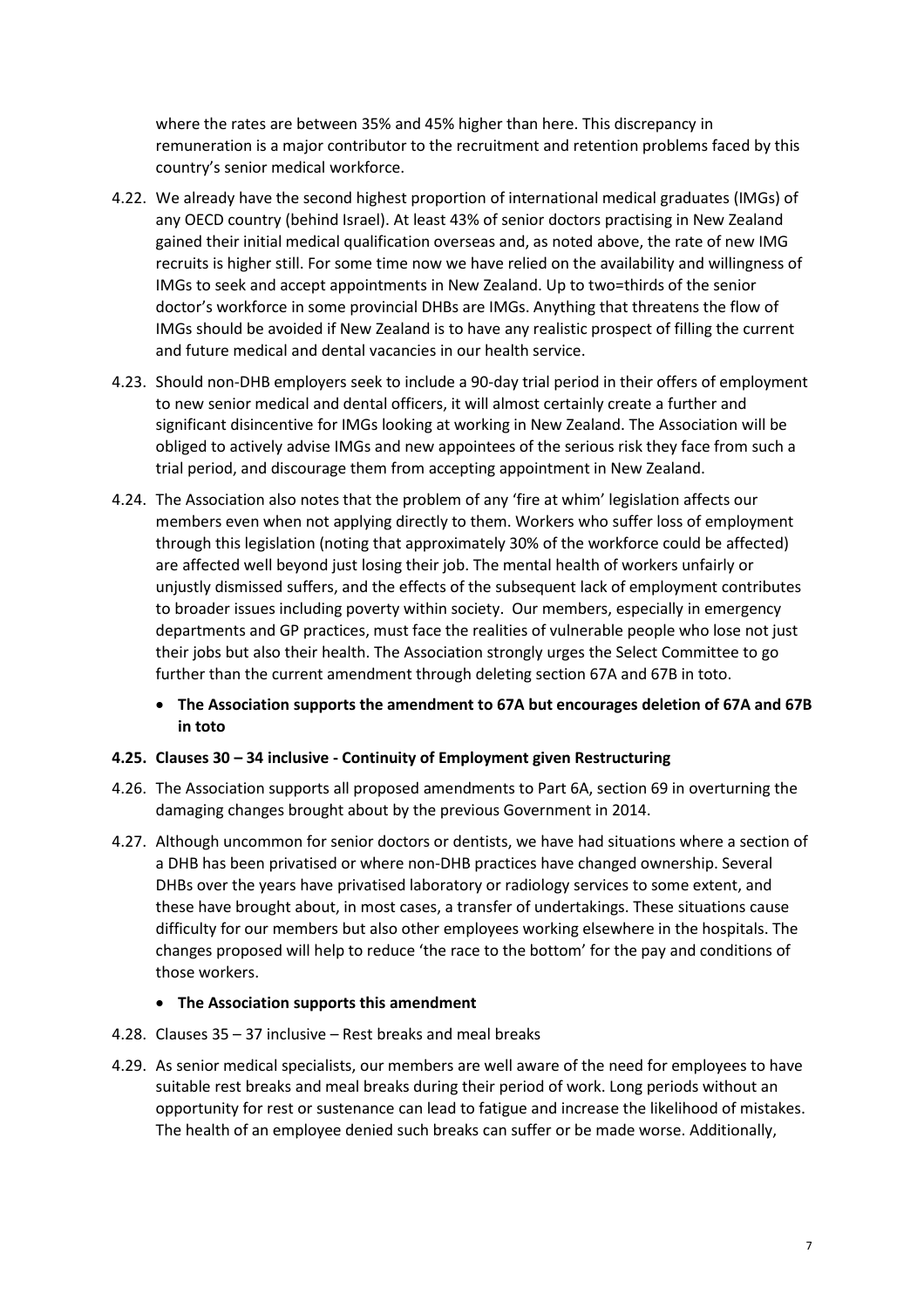according to research from 2015<sup>1</sup>, unlike cellphones that run optimally until their batteries die, people "have to charge more frequently before we deplete all the way,". The study shows a link between taking breaks and other important outcomes that employers may care about: higher job satisfaction; reduced emotional exhaustion; and greater efforts by employees to undertake work above-and-beyond their job description.

4.30. The proposed changes to the Act at sections 69ZC to 69ZEB will reduce the incidence of fatigue and lessen the risks. The Association strongly supports these proposed amendments.

## • **The Association supports these amendments**

## **4.31. Clause 38 and 39 Section 125 – Amendments relating to remedy of reinstatement**

- 4.32. The proposed amendments at section 125 are simple and restores to law the requirement of reinstatement as the prime remedy for unjustified or unfair dismissal in the Employment Relations Act as was the case prior to 2000. The Association sees reinstatement as a fundamental employment right.
- 4.33. Loss of employment after unjustifiable dismissal adds 'injury to insult' for most employees, including senior doctors, and can have a catastrophic impact on their careers and employment prospects. Having reinstatement as the primary remedy on the very rare occasion where one of the Association's members has been dismissed is critical to being able to protect their reputation and minimise any loss of confidence.
- 4.34. The Association is concerned that the inclusion of "reasonable" in s125(2) weakens the right to reinstatement as the primary remedy. Including the test of 'reasonableness' introduces room for argument, which we consider detracts from the intention of the amendment overall. We propose that "reasonable" is deleted and s125(2) reads:

*"If this section applies, the Authority must provide for reinstatement wherever practicable and reasonable, irrespective of whether it provides for any other remedy as specified in section 123"*

- 4.35. The Association supports this amendment and the amendment at section 5 (insertion of a definition of reinstatement).
	- **The Association supports the amendments and proposes the added deletion of "reasonable" in s125(2)**

# **5. Amendments to Part 10 (institutions)**

- 5.1. The Association notes that changes proposed to Part 10 as being consequential only.
	- **The Association supports these amendments**

## **6. Proposed areas of further amendment**

- 6.1. We note that no change to Section 103A has been proposed, to the Association's surprise and disappointment.
- 6.2. 103A relates to the "Test of Justification" and the question of whether a dismissal or an action was justifiable.

 $\overline{\phantom{a}}$ 

<sup>&</sup>lt;sup>1</sup> Hunter, E. M., & Wu, C. (2016). Give me a better break: Choosing workday break activities to maximize resource recovery. Journal of Applied Psychology, 101(2), 302-311